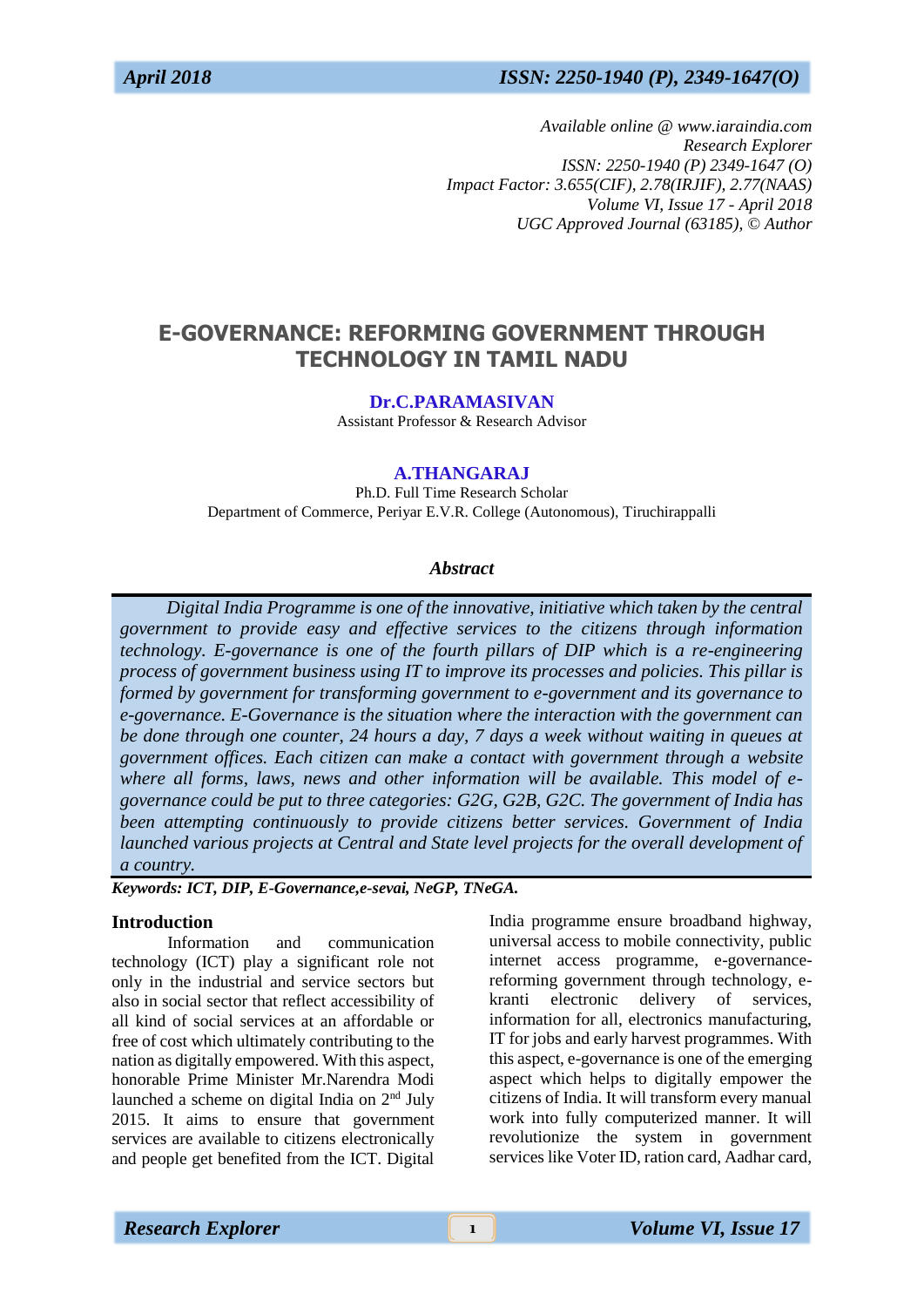online payment gateway, birth certificate, death certificate, community certificate and income certificates, apply to all government schemes, services and examinations and many other government database are easily available to public.

# **Review of Literature**

E-Governance is defined as "the application of ICT to transform the efficiency, effectiveness, transparency and accountability of exchange f information and transaction between government, between government agencies, between government and citizens, between government and business.

*Saugata, B., and Masud, R.R. (2007)* egovernance is the application of [information](https://en.wikipedia.org/wiki/Information_and_communication_technology)  [and communication technology](https://en.wikipedia.org/wiki/Information_and_communication_technology) (ICT) for delivering [government services,](https://en.wikipedia.org/wiki/Government_services) exchange of information, communication transactions, integration of various stand-alone systems and services between government-to-citizen (G2C), government-to-business (G2B), governmentto-government (G2G), government-toemployees (G2E) as well as [back office](https://en.wikipedia.org/wiki/Back_office) processes and interactions within the entire government framework.

*Nikitha Yadav, V.B.Singh, (2012):* This paper sheds light on what type of technology adopted by govt. for e-governance and also pointed out that, e-governance made govt. working more transparent, effective to citizens of India. Very importantly, it concludes that by introducing technologies such as, open source and cloud computing for e-governance.

*Nagaraja K (2016)* E-governance is getting momentous in India. E-governance has had great role in each sphere of the economy over number of years. India economy has been progressive one on account of good governance. Conventionally, govt. used to struggle to provide services to its citizens before initiatives of e-governance. When government started launching many initiatives for e-governance; it has become one of the emerging economies due to its potentiality of ICT.

*Benival V.S. and Kapil Sikka, (2013):* This article highlights about future prospects and challenges in India. Besides, what initiatives taken by govt. discussed as well. It concludes that, India still lagging behind in properly utilizing ICT for delivering govt. services.

*Poonam, Priyanka and Verma P , (2014):* This paper throws light on initiatives of e-governance in various states of India, and it includes challenges, failures of e-governance projects, solutions for good governance, etc. And also discussed the targets set out for egovernance under twelve five year plan.

*Kiran Yadav and Sanatan Tiwari (2014)* There are various challenges for the implementation of e-government in India. These challenges are like low literacy, lack of aweweness, low broadband penetration, lack of system integration within a department, and all other reasons. A vision is required to implement the e-government in India. Therefore we can say that e-Governance is the key to the "Good Governance" for the developing countries like India to minimize corruption, provides efficient and effective or quality services to their citizens

# **Statement of the Problem**

E-Governance is one of the technology enabled innovative concept which facilitate to speedy delivery of government services to the needy people. E-Governance is nothing but use of internet technology as a platform for exchanging information, providing services and transacting with citizens, businesses, and other arms of government. It provides a sound strategy to strengthen overall governance. It can not only improve accountability, transparency and efficiency of government processes, but also facilitate sustainable and inclusive growth. In India, E-Governance process has been taken long back but effective implementation was made only after the digital India programme with nine pillars such as Broadband Highways, Universal access to phones, Public internet access programme, E-governance, E-kranti electronic delivery of services, Information for all, Electronic manufacturing target net zero import, IT for jobs and Early harvest programmes . E-Governance is one of the major pillar of the digital India programme which provides a mechanism of direct delivery of public services to the marginal segments of the society in the remotest corners, without having to deal with inter mediariers.

[The National e-Governance Plan](http://negd.gov.in/)  [\(NeGP\)](http://negd.gov.in/) takes a holistic view of e-Governance initiatives across the country, integrating them into a collective vision, a shared cause. Around this idea, a massive countrywide infrastructure reaching down to the remotest of villages is evolving, and large-scale digitization of records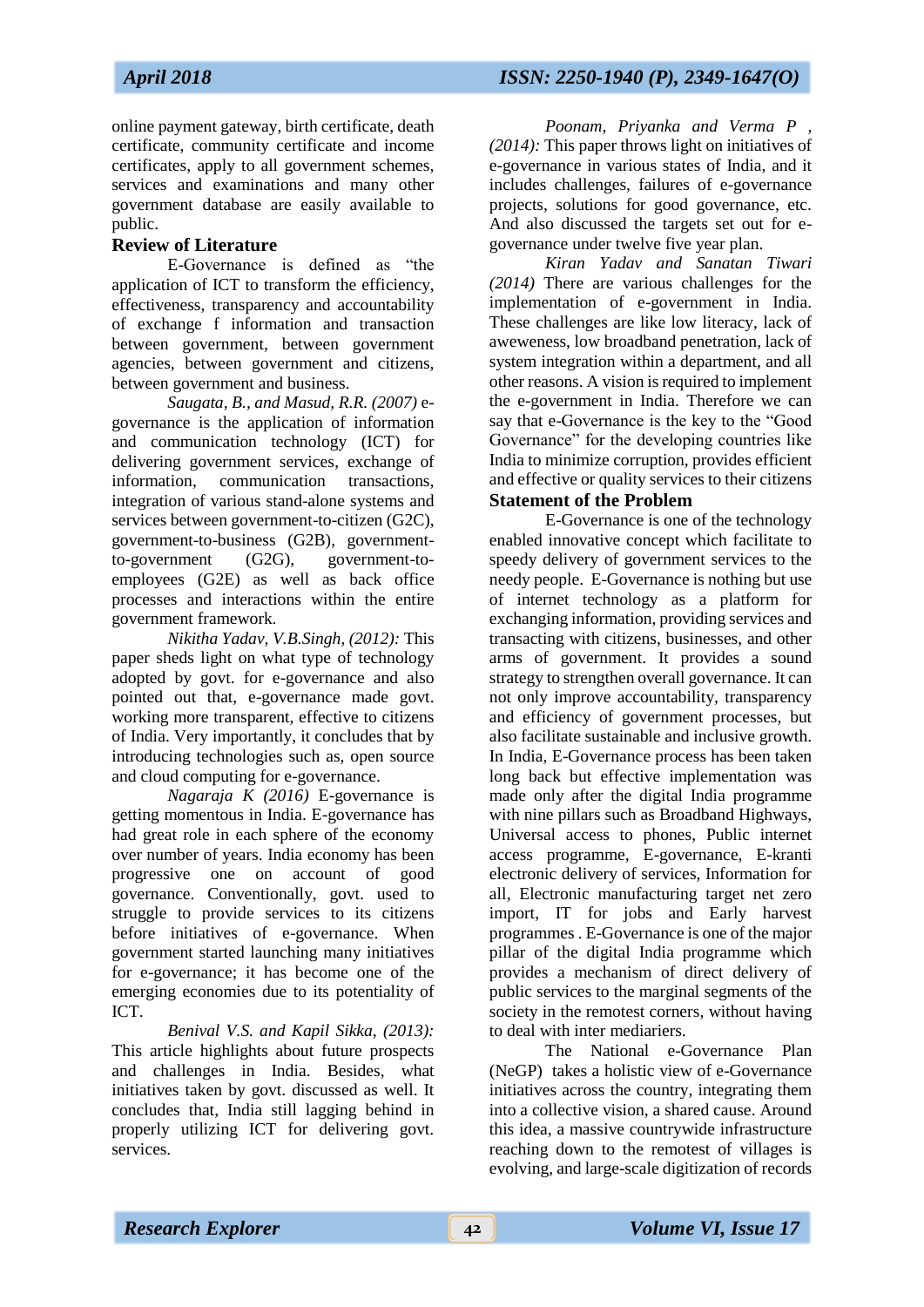is taking place to enable easy, reliable access over the internet. The ultimate objective is to bring public services closer home to citizens, as articulated in the Vision Statement of NeGP is "Make all Government services accessible to the common man in his locality, through common service delivery outlets, and ensure efficiency, transparency, and reliability of such services at affordable costs to realise the basic needs of the common man"

Tamil Nadu is also one of the successfully implementing e-governance state in the country. Tamil Nadu e-Governance Agency (TNeGA), as a State Nodal Agency has been formed to support and drive all e-Governance initiatives of the Government of Tamil Nadu. TNeGA is implementing various e-Governance projects with the objective of making all Government services, wherever feasible & accessible to the common man in an efficient and transparent manner. Tamil Nadu e-Governance Agency aims to fulfil the Vision, "Through use of Information Technology in Governance and delivery of services to public at their doorsteps." This e-Governance Agency was formed under the Information Technology Department, Government of Tamil Nadu to function as an intrinsic arm of the Government with a mandate to drive e-Governance in the **State** 

E-Sevai Center acts as a front-end delivery point for Government, Private and Social sector services to rural citizens. The objectives of the e-Sevai centres are to develop a platform that can enable various organizations to integrate their social and commercial goals for the benefit of rural population and to deliver services in 'Simple, Moral, Accountable, Responsive and transparent'(SMART) and most cost effective manner. E sevai is delivered by the following channels ELCOT, TACTV, PACCs, VPRCs, IFAD and Other agencies (Municipality, Corporation, and Panchayat Office.

# **Significance of the Study**

Governance refers to that structures and processes that are designed to ensure accountability, transparency, responsiveness, rule of law, stability, equity and inclusiveness, empowerment, and broad-based participation. TNeGA is one the state wise agency which implementing e-governance process of the digital India programme. It provides services through its e sevai centres like revenue , social welfare , social security's , civil supplies and other services. Through e-governance, government services will be made available to citizens in a convenient, efficient and transparent manner. E-sevai centres in Tamil Nadu play a significant role in delivery of digital services to the people this will provide an opportunity to understand the awareness, perception and satisfaction level of e-sevai centre and also find out the problems faced by this centres in the Tamil Nadu.

# **Conclusion**

Tamil Nadu is one of the well developed and ICT enabled state in the country with more technology support from all stakeholders such as government, private, ngos and public. The National e-Governance Plan (NeGP) envisions mechanism to reach the service delivery to the Citizens. Tamil Nadu, even before the formulation of NeGP, has implemented many e-Governance Projects especially in the Land Records, Registration, Transport departments etc. Tamil Nadu has in fact progressively aligned its entire e-Governance plan in consonance with NeGP, ever since its formulation in May 2006 by the Government of India. TNeGA has implemented G2C projects such as e-District, Common Service Centres (CSCs) / e-Sevai Centres in Rural and Urban areas, Capacity Building (CB) in Information and Communication Technology (ICT) & Tools, Tamil Nadu Geographical Information System (TNGIS), State Resident Data Hub (SRDH), State Services Delivery Gateway (SSDG). With this aspect, there is a need of evaluating the esevai programme impact on social empowerment of local people in the study area with respect to awareness, availability, accessibility and affordability of the digitalized services and its benefits to the ultimate beneficiaries. Since the scheme have two year from its inspection, how it benefited to the rural people and how it should reached the unreached and uncovered people, particularly in the remote parts of the country.

# **References**

- 1. Beniwal, V.S., and Sikka, Kapil. (2013) -"e-Governance in India: prospects and challenges*, International Journal of Computer & Communication Technology,* issn: 0975-7449, volume-4, issue.3.
- 2. Annual Report. (2015) "e-Governance Policy Initiatives under Digital India", Dept. of